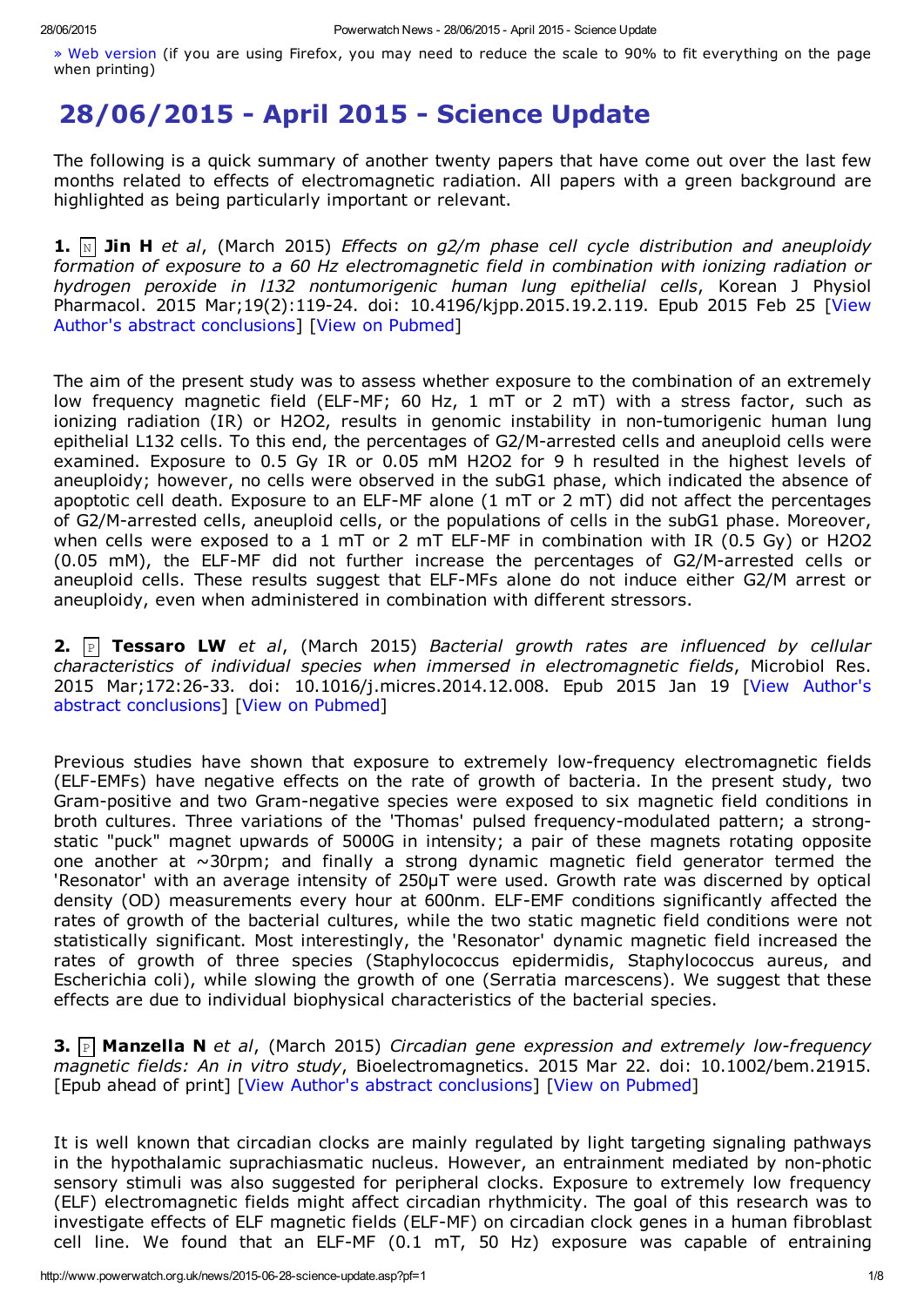expression of clock genes BMAL1, PER2, PER3, CRY1, and CRY2. Moreover, ELF-MF treatment induced an alteration in circadian clock gene expression previously entrained by serum shock stimulation. These results support the hypothesis that ELF-MF may be able to drive circadian physiologic processes by modulating peripheral clock gene expression.

4. P Gandhi G *et al*, (July 2014) *A crosssectional case control study on genetic damage in individuals residing in the vicinity of a mobile phone base station*, Electromagn Biol Med. 2014 Jul 9:111. [Epub ahead of print] [View Author's abstract conclusions] [View on [Pubmed\]](http://www.ncbi.nlm.nih.gov/pubmed/25006864)

Mobile phone base stations facilitate good communication, but the continuously emitting radiations from these stations have raised health concerns. Hence in this study, genetic damage using the single cell gel electrophoresis (comet) assay was assessed in peripheral blood leukocytes of individuals residing in the vicinity of a mobile phone base station and comparing it to that in healthy controls. The power density in the area within 300?m from the base station exceeded the permissive limits and was significantly ( $p = 0.000$ ) higher compared to the area from where control samples were collected. The study participants comprised 63 persons with residences near a mobile phone tower, and 28 healthy controls matched for gender, age, alcohol drinking and occupational sub-groups. Genetic damage parameters of DNA migration length, damage frequency (DF) and damage index were significantly ( $p = 0.000$ ) elevated in the sample group compared to respective values in healthy controls. The female residents ( $n = 25$ ) of the sample group had significantly ( $p = 0.004$ ) elevated DF than the male residents ( $n = 38$ ). The linear regression analysis further revealed daily mobile phone usage, location of residence and power density as significant predictors of genetic damage. The genetic damage evident in the participants of this study needs to be addressed against future disease-risk, which in addition to neurodegenerative disorders, may lead to cancer.

5. P Morgan LL *et al*, (May 2015) *Mobile phone radiation causes brain tumors and should be classified as a probable human carcinogen (2A) (Review), Int J Oncol. 2015 May;46(5):1865-71.* doi: [10.3892/ijo.2015.2908.](http://www.ncbi.nlm.nih.gov/pubmed/25738972) Epub 2015 Feb 25 [View Author's abstract conclusions] [View on Pubmed]

Quickly changing technologies and intensive uses of radiofrequency electromagnetic field (RF-EMF)-emitting phones pose a challenge to public health. Mobile phone users and uses and exposures to other wireless transmitting devices (WTDs) have increased in the past few years. We consider that CERENAT, a French national study, provides an important addition to the literature evaluating the use of mobile phones and risk of brain tumors. The CERENAT finding of increased risk of glioma is consistent with studies that evaluated use of mobile phones for a decade or longer and corroborate those that have shown a risk of meningioma from mobile phone use. In CERENAT, exposure to RF-EMF from digitally enhanced cordless telephones (DECTs), used by over half the population of France during the period of this study, was not evaluated. If exposures to DECT phones could have been taken into account, the risks of glioma from mobile phone use in CERENAT are likely to be higher than published. We conclude that radiofrequency fields should be classified as a Group 2A 'probable' human carcinogen under the criteria used by the International Agency for Research on Cancer (Lyon, France). Additional data should be gathered on exposures to mobile and cordless phones, other WTDs, mobile phone base stations and Wi-Fi routers to evaluate their impact on public health. We advise that the as low as reasonable achievable (ALARA) principle be adopted for uses of this technology, while a major cross-disciplinary effort is generated to train researchers in bioelectromagnetics and provide monitoring of potential health impacts of RF-EMF.

**6.**  $\left| \begin{matrix} \cdot & \cdot & \cdot \\ \cdot & \cdot & \cdot \\ \cdot & \cdot & \cdot \end{matrix} \right|$  **Lerchl A** *et al*, (April 2015) *Tumor promotion by exposure to radiofrequency electromagnetic fields below exposure limits for humans*, Biochem Biophys Res Commun. 2015 Apr 17;459(4):585-90. doi: 10.1016/j.bbrc.2015.02.151. Epub 2015 Mar 6 [View Author's abstract conclusions] [View on [Pubmed\]](http://www.ncbi.nlm.nih.gov/pubmed/25749340)

The vast majority of in vitro and in vivo studies did not find cancerogenic effects of exposure to electromagnetic fields (RF-EMF), i.e. emitted by mobile phones and base stations. Previously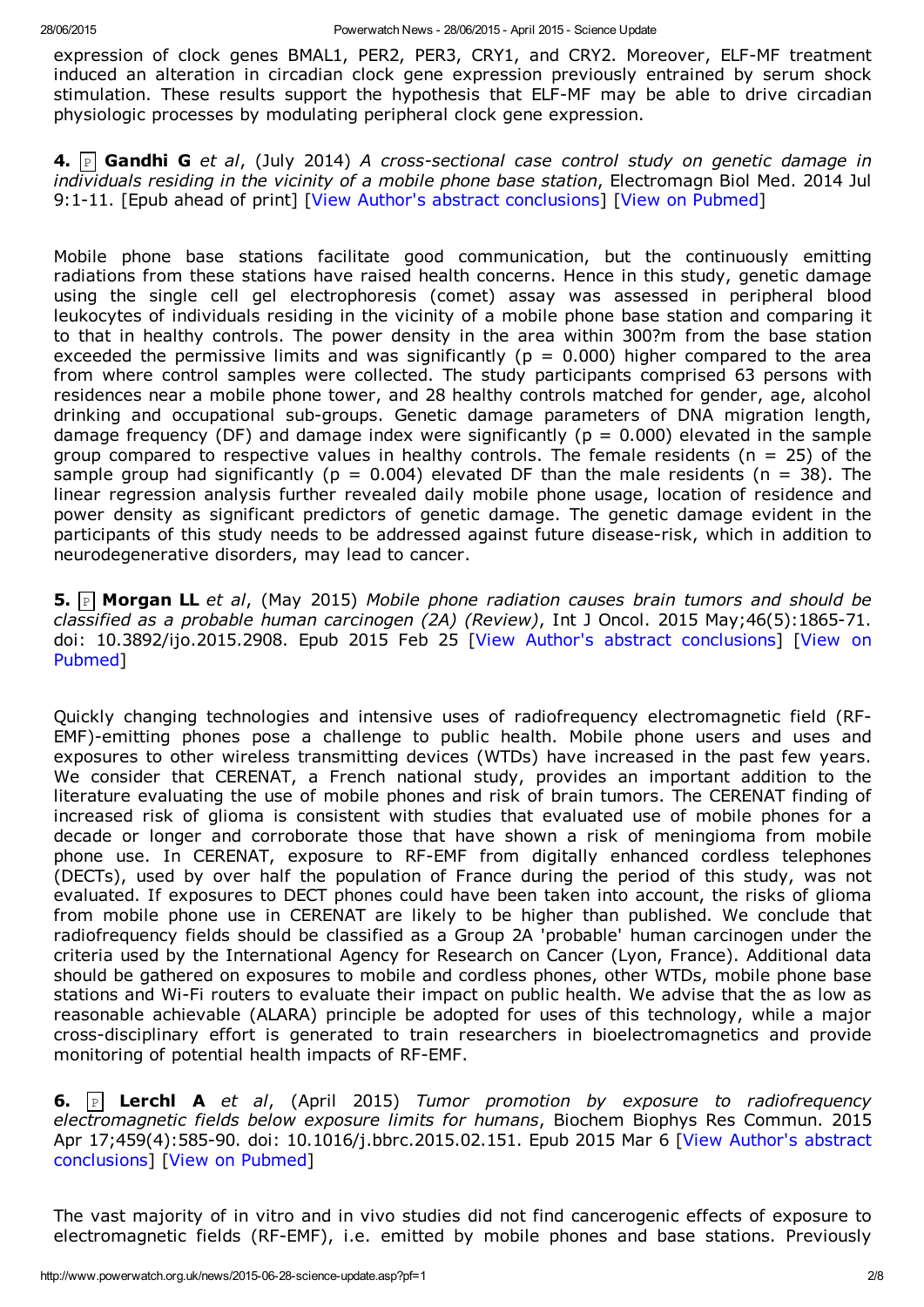published results from a pilot study with carcinogen-treated mice, however, suggested tumorpromoting effects of RF-EMF (Tillmann et al., 2010). We have performed a replication study using higher numbers of animals per group and including two additional exposure levels (0 (sham), 0.04, 0.4 and 2 W/kg SAR). We could confirm and extend the originally reported findings. Numbers of tumors of the lungs and livers in exposed animals were significantly higher than in shamexposed controls. In addition, lymphomas were also found to be significantly elevated by exposure. A clear dose-response effect is absent. We hypothesize that these tumor-promoting effects may be caused by metabolic changes due to exposure. Since many of the tumorpromoting effects in our study were seen at low to moderate exposure levels (0.04 and 0.4 W/kg SAR), thus well below exposure limits for the users of mobile phones, further studies are warranted to investigate the underlying mechanisms. Our findings may help to understand the repeatedly reported increased incidences of brain tumors in heavy users of mobile phones.

7. P Balmori A, (June 2015) *Anthropogenic radiofrequency electromagnetic fields as an emerging threat to wildlife orientation*, Sci Total Environ. 2015 Jun 15;518-519:58-60. doi: [10.1016/j.scitotenv.2015.02.077.](http://www.ncbi.nlm.nih.gov/pubmed/25747364) Epub 2015 Mar 4 [View Author's abstract conclusions] [View on Pubmed]

The rate of scientific activity regarding the effects of anthropogenic electromagnetic radiation in the radiofrequency (RF) range on animals and plants has been small despite the fact that this topic is relevant to the fields of experimental biology, ecology and conservation due to its remarkable expansion over the past 20years. Current evidence indicates that exposure at levels that are found in the environment (in urban areas and near base stations) may particularly alter the receptor organs to orient in the magnetic field of the earth. These results could have important implications for migratory birds and insects, especially in urban areas, but could also apply to birds and insects in natural and protected areas where there are powerful base station emitters of radiofrequencies. Therefore, more research on the effects of electromagnetic radiation in nature is needed to investigate this emerging threat.

8. Paul B *et al*, (February 2015) *Mobile phones: Time to rethink and limit usage*, Indian J Public Health. 2015 Jan-Mar; 59(1): 37-41. doi: 10.4103/0019-557X. 152856 [View Author's abstract conclusions] [View on [Pubmed\]](http://www.ncbi.nlm.nih.gov/pubmed/25758729)

Radiofrequency waves generated from mobile phones cause potential public health problems. Short-term effects like changes in sleep, heart rate, and blood pressure, and long-term effects like carcinoma are well documented. The Government of India's efforts in laying down regulations regarding the safety limits, manufacture, marketing, and mobile use are still in nascent stage. The need for stringent enforcement of laws for prevention of phone usage while driving and guidelines of medical regulatory bodies regarding rules and regulations of phone usage while at class or attending patients is of utmost importance. This should be supplemented by mass media to raise awareness among people regarding the possible health effects of radiofrequency emissions from mobile phones and the guidelines to minimize its exposure. It is the need of the hour to teach young people to be structured, to know when to have the cell phone on, and to avoid becoming the slave of technology instead of its mastery.

9. N Wilson JW *et al*, (March 2015) *The effects of extremely low frequency magnetic fields on mutation induction in mice*, Mutat Res. 2015 Mar;773:226. doi: 10.1016/j.mrfmmm.2015.01.014. Epub 2015 Jan 30 [View Author's abstract conclusions] [View on [Pubmed](http://www.ncbi.nlm.nih.gov/pubmed/25769183)]

The growing human exposure to extremely low frequency (ELF) magnetic fields has raised a considerable concern regarding their genotoxic effects. The aim of this study was to evaluate the in vivo effects of ELF magnetic fields irradiation on mutation induction in the germline and somatic tissues of male mice. Seven week old BALB/cxCBA/Ca F1 hybrid males were exposed to 10, 100 or 300µT of 50Hz magnetic fields for 2 or 15h. Using singlemolecule PCR, the frequency of mutation at the mouse Expanded Simple Tandem Repeat (ESTR) locus Ms6-hm was established in sperm and blood samples of exposed and matched sham-treated males. ESTR mutation frequency was also established in sperm and blood samples taken from male mice exposed to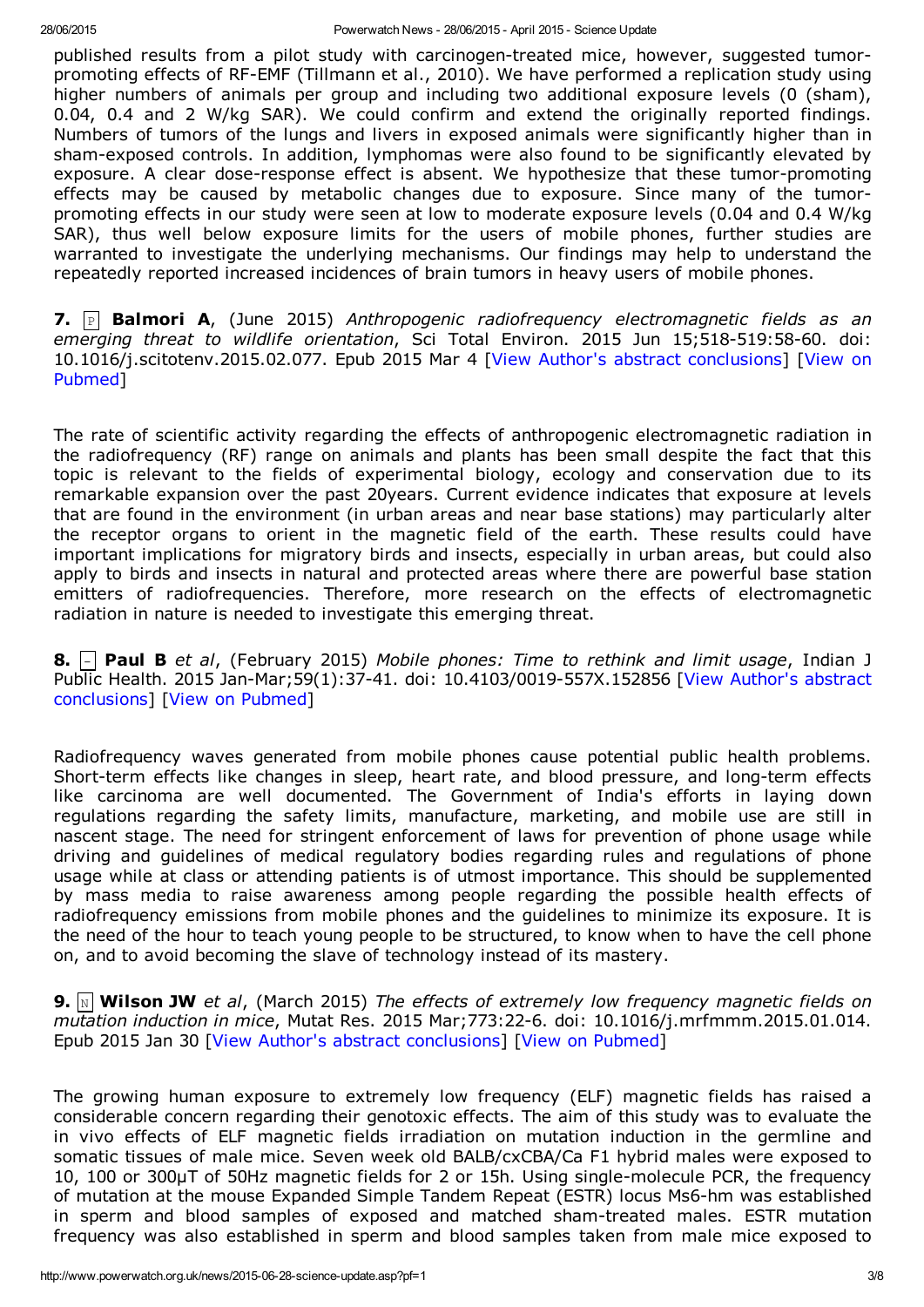1Gy of acute X-rays. The frequency of ESTR mutation in DNA samples extracted from blood of mice exposed to magnetic fields did not significantly differ from that in sham-treated controls. However, there was a marginally significant increase in mutation frequency in sperm but this was not dose-dependent. In contrast, acute exposure X-rays led to significant increases in mutation frequency in sperm and blood of exposed males. The results of our study suggest that, within the range of doses analyzed here, the in vivo mutagenic effects of ELF magnetic fields are likely to be minor if not negligible.

10. P Dasdag S *et al*, (March 2015) *Effects of 2.4 GHz radiofrequency radition emitted from WiFi equipment on microRNA expression in brain tissue*, Int J Radiat Biol. 2015 Mar 16:126. [Epub ahead of print] [View Author's abstract conclusions] [View on [Pubmed](http://www.ncbi.nlm.nih.gov/pubmed/25775055)]

MicroRNAs (miRNAs) play paramount role in growth, differentiation, proliferation and cell death by suppressing one or more target genes. However, their interaction with radiofrequencies is still unknown. The aim of this study was to investigate the long term effects of radiofrequency radiation emitted from a Wireless Fidelity (Wi-Fi) system on some of the miRNAs in brain tissue. The study was carried out on sixteen Wistar Albino adult male rats by dividing them into two groups such as sham (n: 8) and exposure (n: 8). Rats in the exposure group were exposed to 2.4 GHz radiofrequency (RF) radiation for 24 hours a day for twelve months (one year). The same procedure was applied to the rats in the sham group except the Wi-Fi system was turned off. Immediately after the last exposure, rats were sacrificed and their brains were removed. miR-9-5p, miR-29a-3p, miR-106b-5p, miR-107, miR-125a-3p in brain were investigated in detail. The results revealed that long term exposure of 2.4 GHz Wi-Fi radiation can alter expression of some of the miRNAs such as miR-106b-5p (adjP\* = 0,010) and miR-107 (adjP\* = 0,005). We observed that mir 107 expression is 3.3 times and miR-106b-5p expression is 3.65 times lower in the exposure group than in the control group. However, miR-9-5p, miR-29a-3p and miR-125a-3p levels in brain were not altered. Long term exposure of 2.4 GHz RF may lead to adverse effects such as neurodegenerative diseases originated from the alteration of some miRNAs expression and more studies should be devoted to the effects of RF radiation on miRNAs expression levels.

11. N Masuda H *et al*, (March 2015) *No Changes in Cerebral Microcirculatory Parameters in Rat During Local Cortex Exposure to Microwaves, In Vivo. 2015 03-04;29(2):207-215 [View Author's* abstract conclusions] [View on [Pubmed](http://www.ncbi.nlm.nih.gov/pubmed/25792647)]

The aim of this study was to determine whether cerebral microcirculatory parameters in rats were modified during local cortex exposure to a radiofrequency electromagnetic field (RF) under non-thermal conditions. The cortex tissue targeted was locally exposed to 1439 MHz RF using a figure-8 loop antenna at an averaged specific absorption rate of 2.0 W/kg in the target area for 50 min. Three microcirculatory parameters related to cerebral inflammation were measured by the cranial window method in real-time under RF exposure. No extravasation of intravenously injected fluorescent dye was observed during RF exposure. There was no significant difference either in pial venule blood flow velocity or diameter between exposed and sham-exposed rats. Histological evaluation for the brain immediately after RF exposure did not reveal any serum albumin leakage sites or degenerate neurons. These findings suggest that no dynamic changes occurred in cerebral microcirculation even during local cortex exposure under these conditions.

12. Redlarski G *et al*, (February 2015) *The Influence of Electromagnetic Pollution on Living Organisms: Historical Trends and Forecasting Changes*, Biomed Res Int. 2015;2015:234098. Epub 2015 Feb 25. [View Author's abstract conclusions] [View on [Pubmed](http://www.ncbi.nlm.nih.gov/pubmed/25811025)]

Current technologies have become a source of omnipresent electromagnetic pollution from generated electromagnetic fields and resulting electromagnetic radiation. In many cases this pollution is much stronger than any natural sources of electromagnetic fields or radiation. The harm caused by this pollution is still open to question since there is no clear and definitive evidence of its negative influence on humans. This is despite the fact that extremely low frequency electromagnetic fields were classified as potentially carcinogenic. For these reasons, in recent decades a significant growth can be observed in scientific research in order to understand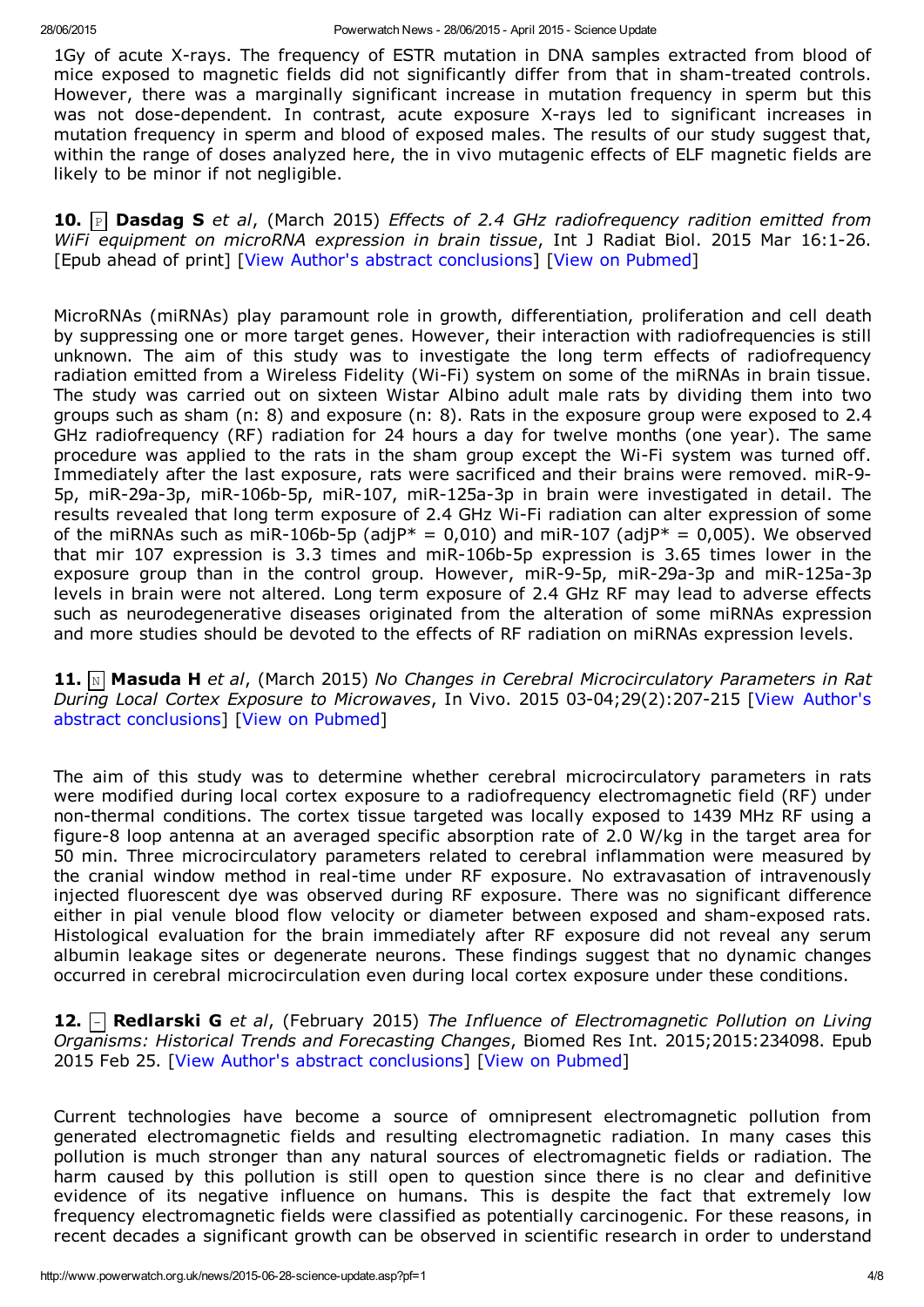the influence of electromagnetic radiation on living organisms. However, for this type of research the appropriate selection of relevant model organisms is of great importance. It should be noted here that the great majority of scientific research papers published in this field concerned various tests performed on mammals, practically neglecting lower organisms. In that context the objective of this paper is to systematise our knowledge in this area, in which the influence of electromagnetic radiation on lower organisms was investigated, including bacteria, *E. coli* and *B. subtilis*, nematode, *Caenorhabditis elegans*, land snail, *Helix pomatia*, common fruit fly, *Drosophila melanogaster*, and clawed frog, *Xenopus laevis*.

13. P Hori T *et al*, (March 2015) *Exposure to 50 Hz electric fields reduces stressinduced glucocorticoid levels in BALB/c mice in a kV/m and durationdependent manner*, Bioelectromagnetics. 2015 Mar 27. doi: 10.1002/bem.21914. [Epub ahead of print] [View Author's abstract conclusions] [View on [Pubmed](http://www.ncbi.nlm.nih.gov/pubmed/25821169)]

Electric fields (EFs) can reduce elevated levels of stress-related hormones in some organisms. In this study, endocrine effects of exposure to a 50 Hz EF were investigated in male BALB/c mice. Specifically, plasma glucocorticoid (GC) levels were examined because GC is known to mediate the stress response in mice, including changes induced by immobilization. Mice were exposed to 50 Hz EFs (at 2.5-200 kV/m) for 60 min. They were immobilized for the latter half (30 min). At the end of exposure period, blood samples were collected and GC levels estimated by spectrofluorometry. GC levels were not influenced by EFs in absence of immobilization, but they were significantly higher in immobilized mice than in non-immobilized mice ( $P < 0.01$ ). Elevated GC levels induced by immobilization were significantly reduced by exposure to an EF at 10 kV/m  $(P < 0.05)$ , and the effect of EFs at 0-10 kV/m on GC levels increased in a kV/m-dependent manner (P < 0.05). In contrast, following treatment with EFs at 50 and 200 kV/m, GC levels were higher than those observed at 10 kV/m. To assess the effect of EF treatment duration, mice were also exposed to 50 Hz EFs  $(10 \text{ kV/m})$  for 6, 20, or 60 min. Immobilization-induced increase in GC levels was significantly suppressed by EF exposure for 20 and 60 min. Therefore, our results demonstrate that extremely low-frequency EFs alter stress response of mice in a  $kV/m$ and duration-dependent manner.

14. Houshyari M *et al*, (January 2015) *Incidence of Seminoma Cancer in Staffs that Worked in Electromagnetic Waves Station; Three Cases Report*, Iran J Cancer Prev. 2015 Jan-Feb;8(1):66-8 [View Author's abstract conclusions] [View on [Pubmed](http://www.ncbi.nlm.nih.gov/pubmed/25821575)]

Physical agents such as ultraviolet or ionizing radiation and repetitive trauma have been related to the causation of cancer in humans. Much less clear is the association between exposure to radiofrequency, such as radar and microwave radiation to the development of cancer. Sporadic case reports and small series suggest that this type of radiation might lead to cancer or contribute to its evolution. The association between radiofrequency and testicular damage and cancer is unproved, but clinical and experimental data are suggestive of such possibility. In this paper we have reported three cases of seminoma in person who worked in the same place that exposed to radio frequency (RF) waves.

15. N Percherancier Y *et al*, (April 2015) *Effects of 50 Hz magnetic fields on gap junctional intercellular communication in NIH3T3 cells*, Bioelectromagnetics. 2015 Apr 3. doi: [10.1002/bem.21908.](http://www.ncbi.nlm.nih.gov/pubmed/25846808) [Epub ahead of print] [View Author's abstract conclusions] [View on Pubmed]

The present study focused on gap junctional intercellular communication (GJIC) as a target for biological effects of extremely low-frequency (ELF) magnetic field (MF) exposure. Fluorescence recovery after photobleaching microscopy (FRAP) was used to visualize diffusion of a fluorescent dye between NIH3T3 fibroblasts through gap junctions. The direct effect of 24 h exposure to 50 Hz MF at 0.4 or 1 mT on GJIC function was assessed in one series of experiments. The potential synergism of MF with an inhibitor of GJIC, phorbol ester (TPA), was studied in another series by observing FRAP when NIH3T3 cells were incubated with TPA for 1 h following 24 h exposure to MF. In contrast to other reports of ELF-MF effects on GJIC, under our experimental conditions we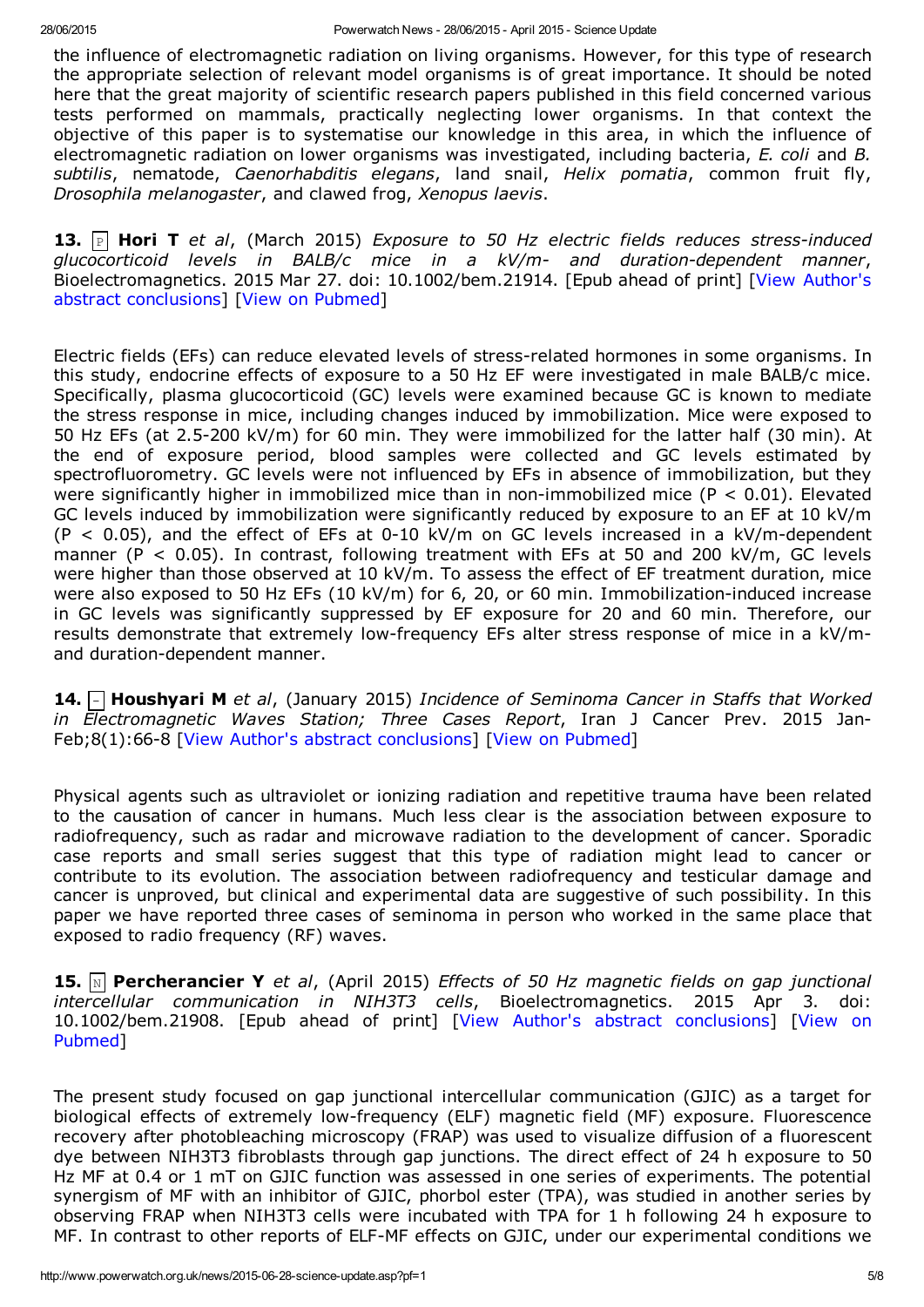observed neither direct inhibition of GJIC nor synergism with TPA-induced inhibition from 50 Hz MF exposures.

16. Fiocchi S *et al*, (Aprli 2015) *Assessment of foetal exposure to the homogeneous magnetic field harmonic spectrum generated by electricity transmission and distribution networks*, Int J Environ Res Public Health. 2015 Apr 1;12(4):3667-90. doi: 10.3390/ijerph120403667 [View Author's abstract conclusions] [View on [Pubmed](http://www.ncbi.nlm.nih.gov/pubmed/25837346)]

During the last decades studies addressing the effects of exposure to Extremely Low Frequency Electromagnetic Fields (ELF-EMF) have pointed out a possible link between those fields emitted by power lines and childhood leukaemia. They have also stressed the importance of also including in the assessment the contribution of frequency components, namely harmonics, other than the fundamental one. Based on the spectrum of supply voltage networks allowed by the European standard for electricity quality assessment, in this study the exposure of highresolution three-dimensional models of foetuses to the whole harmonic content of a uniform magnetic field with a fundamental frequency of 50 Hz, was assessed. The results show that the main contribution in terms of induced electric fields to the foetal exposure is given by the fundamental frequency component. The harmonic components add some contributions to the overall level of electric fields, however, due to the extremely low permitted amplitude of the harmonic components with respect to the fundamental, their amplitudes are low. The level of the induced electric field is also much lower than the limits suggested by the guidelines for general public exposure, when the amplitude of the incident magnetic field is set at the maximum permitted level.

17. P Nofouzi K *et al*, (April 2015) *Influence of extremely low frequency electromagnetic fields on growth performance, innate immune response, biochemical parameters and disease resistance in rainbow trout, Oncorhynchus mykiss*, Fish Physiol Biochem. 2015 Apr 14. [Epub ahead of print] [View Author's abstract conclusions] [View on [Pubmed\]](http://www.ncbi.nlm.nih.gov/pubmed/25869215)

The effects of extremely low frequency electromagnetic fields on rainbow trout growth performance, innate immunity and biochemical parameters were studied. Rainbow trout (1718 g) were exposed to electromagnetic fields (15 Hz) at 0.01, 0.1, 0.5, 5 and 50  $\mu$ T, for 1 h daily over period of 60 days. Growth performance of fish improved in different treatment groups, especially at 0.1, 0.5, 5 and 50  $\mu$ T. Immunological parameters, specifically hemagglutinating titer, total antiprotease and a1-antiprotease levels in treatment groups, were also enhanced. Total protein and globulin contents in the serum of fish exposed to 0.1, 0.5, 5 and 50  $\mu$ T were significantly higher than those in the control group. No significant differences were found in serum enzyme activities, namely aspartate aminotransferase and alanine aminotransferase of fish in all treatment groups. Conversely, alkaline phosphatase level decreased in fish exposed to 0.01 and 50 µT electromagnetic fields. Meanwhile, electromagnetic induction at 0.1, 0.5, 5 and 50 µT enhanced fish protection against Yersinia ruckeri. These results indicated that these specific electromagnetic fields had possible effects on growth performance, nonspecific immunity and disease resistance of rainbow trout.

18. P Zhou LY *et al*, (April 2014) *Epidemiological investigation of risk factors of the pregnant women with early spontaneous abortion in Beijing*, Chin J Integr Med. 2015 Apr 14. [Epub ahead of print] [View Author's abstract conclusions] [View on [Pubmed\]](http://www.ncbi.nlm.nih.gov/pubmed/25877464)

The objective of this study was to determine the risk factors of the pregnant women with early spontaneous abortion in Beijing. A total of 34,417 cases of pregnant women were participated in the survey from January 2000 to December 2013. A questionnaire was informed to each woman. The content of questionnaire includes four parts: general condition, obstetrical history, past history and family history, and living environment and habits. The mental condition was evaluated with Self-Rating Anxiety Scale (SAS) and Self-Rating Depression Scale (SDS). A total of 32,296 questionnaires were collected. The spontaneous abortion rate in the total sample was 3.0%. There was no significant difference between the normal pregnancy group and spontaneous abortion group in terms of general condition, obstetrical and past history (P>0.05). Significant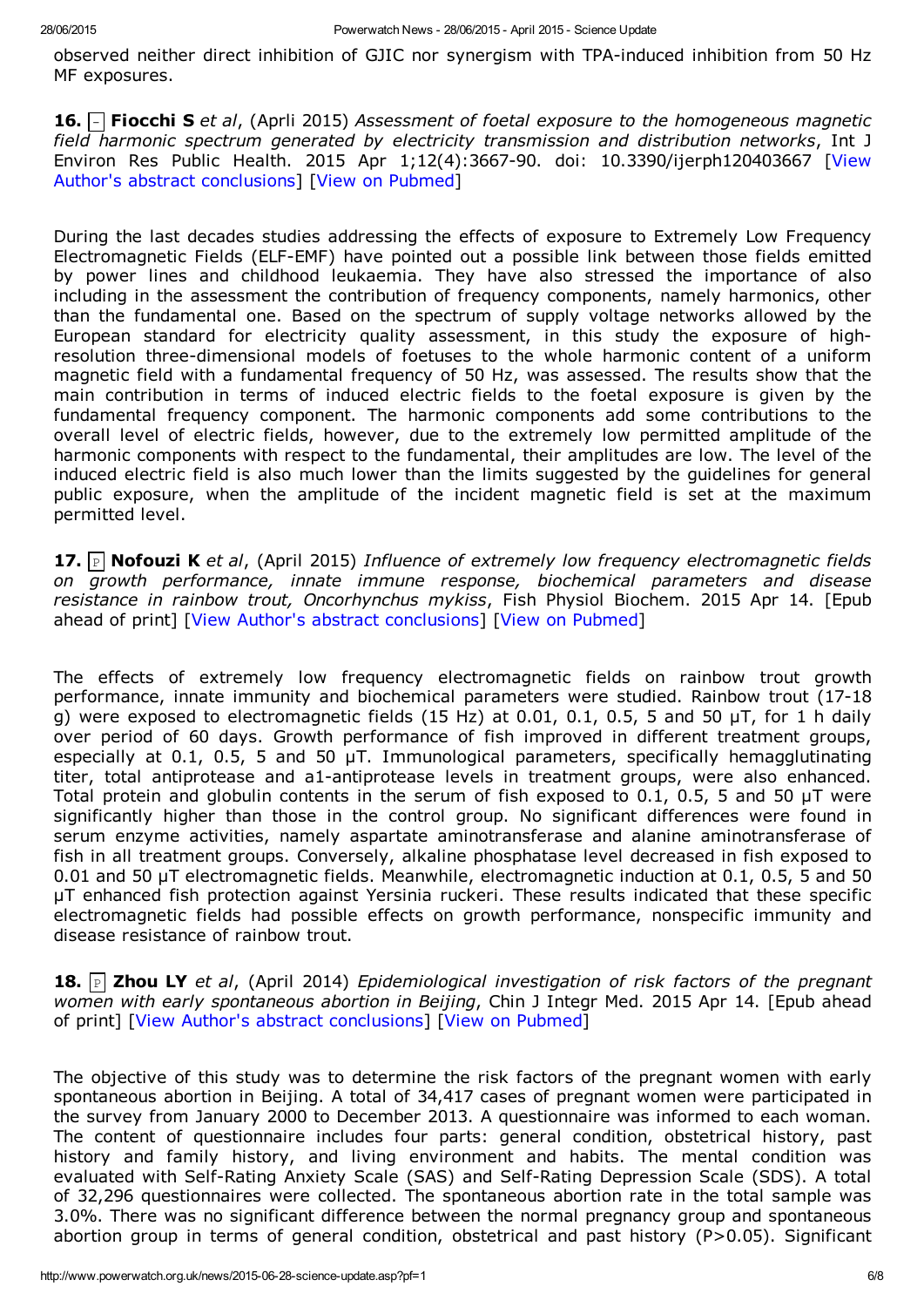differences between the two groups were found in terms of decoration during pregnancy, keeping pets, near mobile communication base station within 100 m around the residence, drinking during pregnancy, having a cold during pregnancy and SAS (P<0.05). Having a cold during pregnancy, decoration during pregnancy, near mobile communication base station within 100 m around the residence, keeping pets and high SAS were determined the independent risk factors of spontaneous abortion by Logistic regression analysis. Having a cold during pregnancy, decoration, keeping pets, near mobile communication base station within 100 m around the residence and high SAS are the independent risk factors of spontaneous abortion in Beijing.

19. Hosseini M *et al*, (May 2015) *Hazard zoning around electric substations of petrochemical industries by stimulation of extremely lowfrequency magnetic fields*, Environ Monit Assess. 2015 May;187(5):4449. doi: 10.1007/s10661-015-4449-y. Epub 2015 Apr 16 [View Author's abstract conclusions] [View on [Pubmed\]](http://www.ncbi.nlm.nih.gov/pubmed/25877640)

Electromagnetic fields in recent years have been discussed as one of the occupational hazards at workplaces. Hence, control and assessment of these physical factors is very important to protect and promote the health of employees. The present study was conducted to determine hazard zones based on assessment of extremely low-frequency magnetic fields at electric substations of a petrochemical complex in southern Iran, using the single-axis HI-3604 device. In measurement of electromagnetic fields by the single-axis HI-3604 device, the sensor screen should be oriented in a way to be perpendicular to the field lines. Therefore, in places where power lines are located in different directions, it is required to keep the device towards three axes of x, y, and z. For further precision, the measurements should be repeated along each of the three axes. In this research, magnetic field was measured, for the first time, in three axes of  $x$ ,  $y$ , and z whose resultant value was considered as the value of magnetic field. Measurements were done based on IEEE std 644-1994. Further, the spatial changes of the magnetic field surrounding electric substations were stimulated using MATLAB software. The obtained results indicated that the maximum magnetic flux density was 49.90 µT recorded from boiler substation, while the minimum magnetic flux density of 0.02 µT was measured at the control room of the complex. As the stimulation results suggest, the spaces around incoming panels, transformers, and cables were recognized as hazardous zones of indoor electric substations. Considering the health effects of chronic exposure to magnetic fields, it would be possible to minimize exposure to these contaminants at workplaces by identification of risky zones and observation of protective considerations.

20. P Aydogan F *et al*, (April 2015) *The effects of 2100MHz radiofrequency radiation on nasal mucosa and mucociliary clearance in rats*, Int Forum Allergy Rhinol. 2015 Apr 16. doi: 10.1002/alr.21509. [Epub ahead of print] [View Author's abstract conclusions] [View on [Pubmed\]](http://www.ncbi.nlm.nih.gov/pubmed/25885019)

Nasal mucociliary clearance has an important role in voiding the airways from inhaled foreign substances. This activity could be disturbed by environmental factors such as radiofrequency radiation. The aim of the present study was to investigate short-term and relatively long-term effects of 2100-MHz radiofrequency radiation emitted by a generator, simulating a 3G-mobile phone, on the nasal septal mucosa and mucociliary clearance in rats. Thirty Wistar albino rats were divided into 4 groups. There were 6 rats in Group A and Group B, which served as the control groups (10-day and 40-day groups, respectively). Groups C (10-day exposure) and D (40day exposure) were both composed of 9 rats; they comprised the radiofrequency radiation exposure groups. The rats in groups C and D were exposed to 2100-MHz radiofrequency radiation emitted by a generator, simulating a 3G-mobile phone, 6 hours/day, for 10 or 40 days, respectively. After exposure, nasal mucociliary clearance was measured by rhinoscintigraphy. After euthanization, the nasal septa of the animals were removed, and tissue samples of the nasal mucosa were examined using a transmission electron microscope. The differences in mucociliary clearances between groups A and C, groups B and D, and groups C and D were found to be statistically significant (p = 0.005, p < 0.001, p  $\wedge$ lt; 0.001, respectively). Although there were no histopathological abnormalities in the control groups, the exposure groups showed a number of degenerated and apoptotic cells, ciliary disorganization and ciliary loss in the epithelial cells, epithelial metaplasia, alteration of normal chromatin distribution and karyolysis in nuclei, changes in the basal cells, and lymphocytic infiltration. The histopathological changes were more